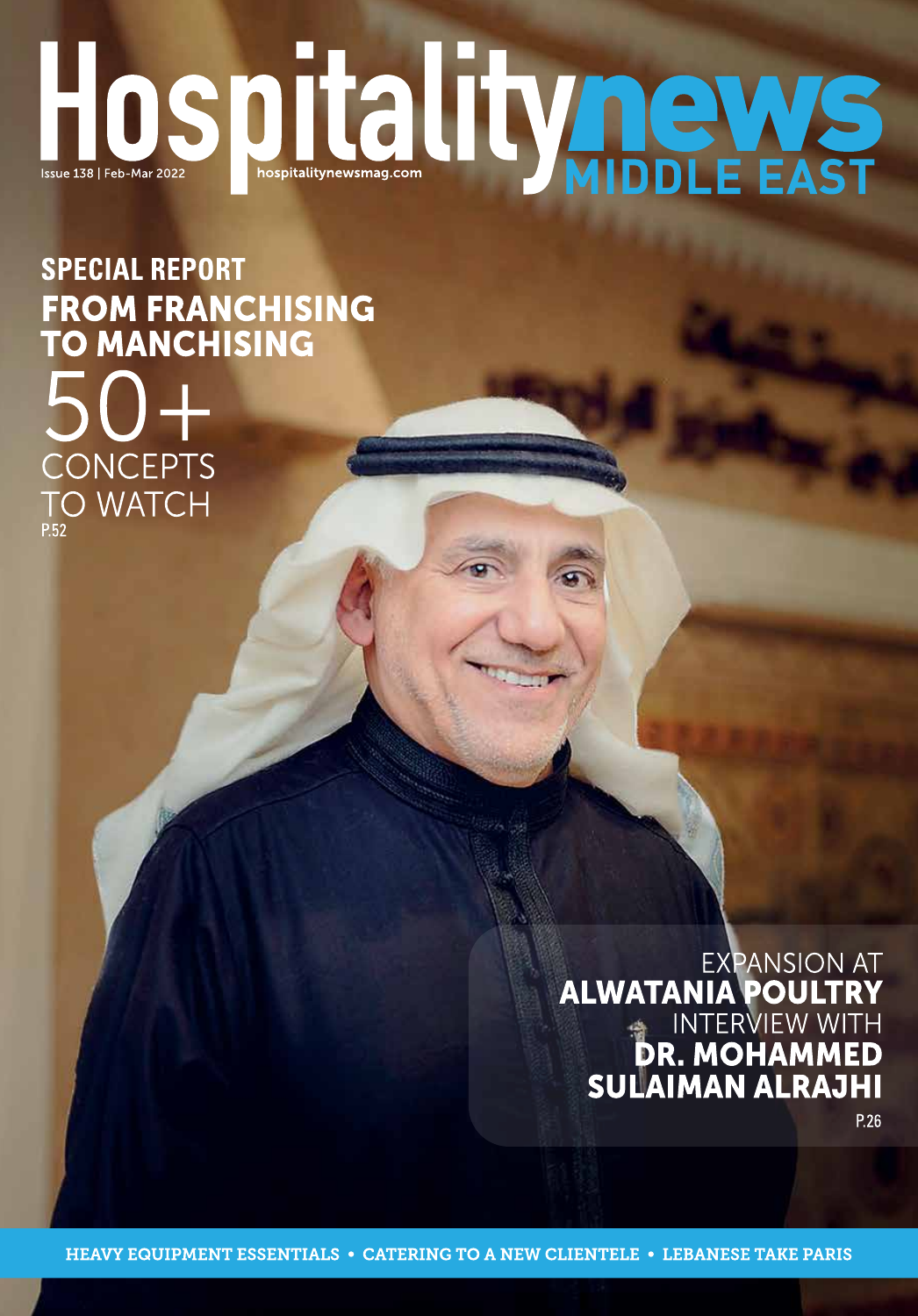# THE BENEFITS AND<br>CHALLENGES OF<br>FRANCHISING YOUR<br>BUSINESS



The franchise model has grown exponentially in the last few years, becoming the main route for many entrepreneurs wanting to expand their brands. Nada Alameddine, managing partner at Hodema consulting services, lists the various factors business owners should evaluate before they sign up to a franchise agreement.

Although franchising is considered to be one of the best growth options, it may actually not be the right decision for all companies. Here's an overview of the pros and cons, as well as advice on how to expand your business while avoiding the franchise pitfalls.

## Speed of growth

Access to capital and loans to fund growth can be a challenge, so franchising is an appealing option since you benefit from using the capital of your franchisee without getting into debt. However, franchising a brand doesn't come at zero cost, although it is far lower than opening a company-owned location. After receiving the initial payment defined in the franchise agreement, you receive a share of the sales revenue on a monthly basis, making it a cost-effective route to developing your business. Hence, the franchisee takes all the investment and debt risk.

Opening a new outlet takes time and plenty of energy. Finding the money, selecting the location, hiring and training staff, as well as other formalities, can take several months. If you don't open quickly

enough in some industries, you face the risk of being outperformed by competition. Replicating your business model by using a franchisee's knowledge of an area, its regulations and its target clientele is a way to secure a position in the market at relative speed. In addition, the franchisee handles all the red tape, equipment and set-up costs.

### Staffing leverage and ease of supervision

In a franchise agreement, the franchisee takes care of the human resources, from recruitment to payrolls and employee litigation. The franchisor is also spared from the day-to-day supervision and management issues that are dealt with by the franchisee.

This simplified system — fewer employees, less supervision and more organizational leverage — enables the brand to have a leaner process to expand, with no contingent liability and no involvement in case of employee or consumer litigations or accidents.

Furthermore, franchisees dedicate themselves entirely to keeping their business afloat, and in some countries have a better understanding of the regulations than an outsider when it comes to issues relating to local debt and salaries.

# Risk reduction and market penetration

Franchising is a major "do" when it comes to market penetration. First, on the franchisee level, they are usually known by their local community, either personally or from previous ventures, and have good knowledge of their markets. So the chances of penetrating the market quickly and smoothly are much greater than those of a company-run outlet.

There are benefits at the parent company level as well. Letting others run your business through franchising enables you to explore markets where you may not have taken the risks yourself. Whether they are more competitive, or remote, they can still be interesting territories for expansion, even if they provide less return.

### Better valuation

And finally, when the time comes to sell your business altogether, a franchised